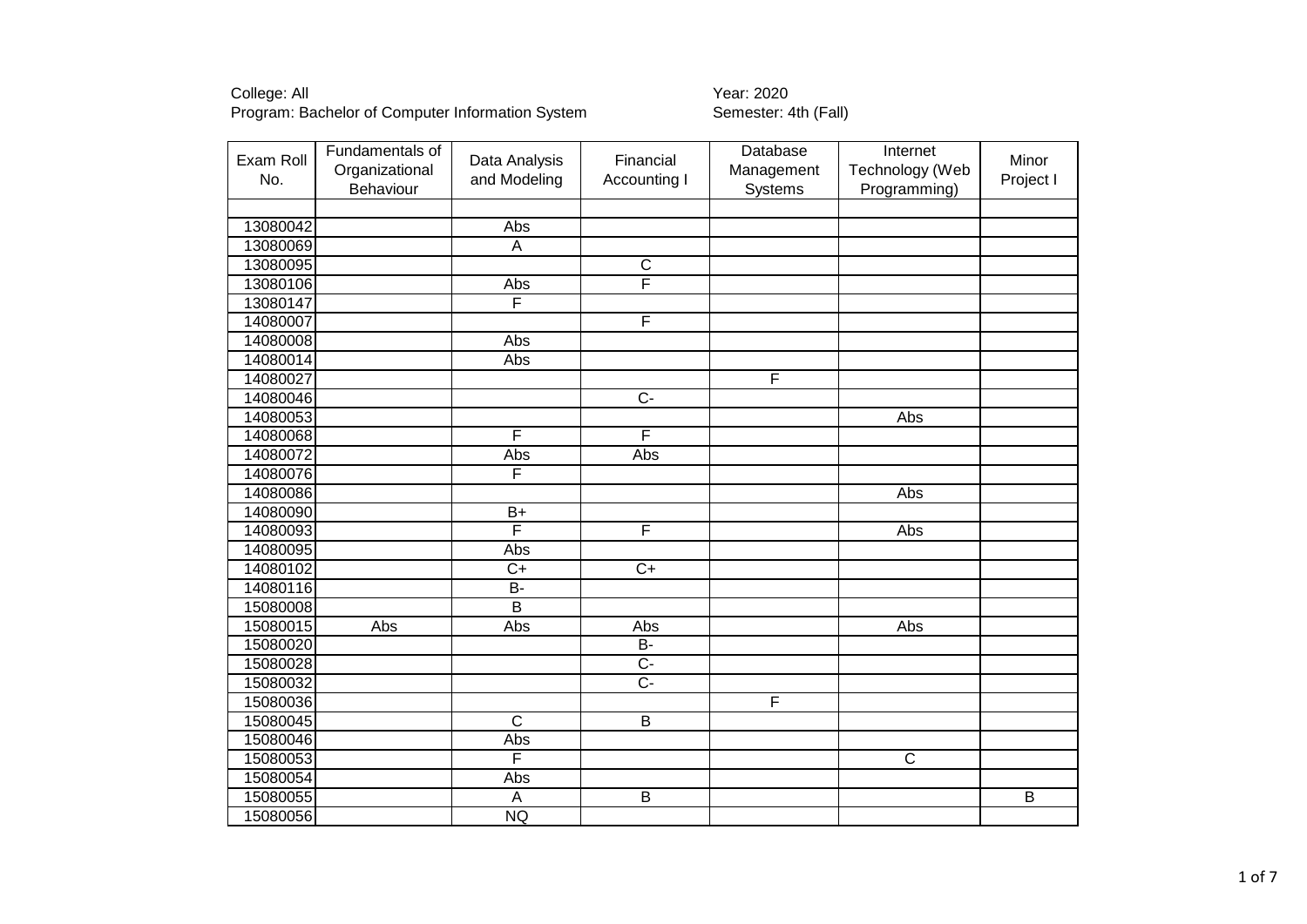| Exam Roll<br>No. | Fundamentals of<br>Organizational<br>Behaviour | Data Analysis<br>and Modeling | Financial<br>Accounting I | Database<br>Management<br>Systems | Internet<br>Technology (Web<br>Programming) | Minor<br>Project I |
|------------------|------------------------------------------------|-------------------------------|---------------------------|-----------------------------------|---------------------------------------------|--------------------|
|                  |                                                |                               |                           |                                   |                                             |                    |
| 15080059         |                                                | F                             |                           |                                   |                                             |                    |
| 15080070         |                                                |                               | Abs                       |                                   |                                             |                    |
| 15080071         |                                                |                               |                           |                                   | $\overline{\mathsf{F}}$                     |                    |
| 15080076         |                                                | F                             | F                         |                                   |                                             |                    |
| 15080096         |                                                |                               |                           | Abs                               | Abs                                         |                    |
| 15080099         |                                                | Abs                           |                           | Abs                               | Abs                                         |                    |
| 15080116         |                                                | F                             |                           |                                   |                                             |                    |
| 15080128         |                                                |                               |                           |                                   | $\overline{\text{c}}$                       |                    |
| 15080130         |                                                |                               |                           |                                   | $\overline{\text{c}}$                       |                    |
| 15080138         |                                                |                               |                           |                                   | $\overline{\text{c}}$                       |                    |
| 15080140         |                                                | F                             |                           |                                   |                                             |                    |
| 16080002         |                                                |                               | $\overline{F}$            |                                   |                                             |                    |
| 16080003         |                                                | F                             | $\overline{\text{c}}$     |                                   |                                             |                    |
| 16080011         |                                                |                               | Abs                       | <b>NQ</b>                         | Abs                                         |                    |
| 16080025         |                                                |                               |                           | $\overline{C+}$                   |                                             |                    |
| 16080046         |                                                | B                             |                           |                                   |                                             |                    |
| 16080049         | $\overline{\text{c}}$                          |                               |                           |                                   |                                             |                    |
| 16080055         |                                                |                               | F                         |                                   |                                             |                    |
| 16080062         |                                                |                               |                           | Abs                               |                                             |                    |
| 16080071         | <b>Abs</b>                                     |                               | Abs                       |                                   |                                             |                    |
| 16080073         |                                                | $\overline{C}$                | F                         |                                   |                                             |                    |
| 16080074         |                                                | Abs                           |                           |                                   |                                             |                    |
| 16080075         |                                                |                               |                           | Abs                               |                                             |                    |
| 16080078         |                                                |                               | F                         |                                   |                                             |                    |
| 16080083         |                                                |                               | $\overline{C}$            |                                   |                                             |                    |
| 16080084         |                                                | $B+$                          |                           |                                   |                                             |                    |
| 16080094         |                                                |                               |                           | F                                 |                                             |                    |
| 16080095         |                                                | $\overline{C+}$               | $\overline{C}$            |                                   |                                             |                    |
| 16080099         |                                                | Abs                           | Abs                       |                                   |                                             |                    |
| 16080100         |                                                | $\overline{C+}$               |                           |                                   |                                             |                    |
| 16080109         |                                                |                               | Abs                       |                                   |                                             |                    |
| 16080110         |                                                | Abs                           |                           |                                   |                                             |                    |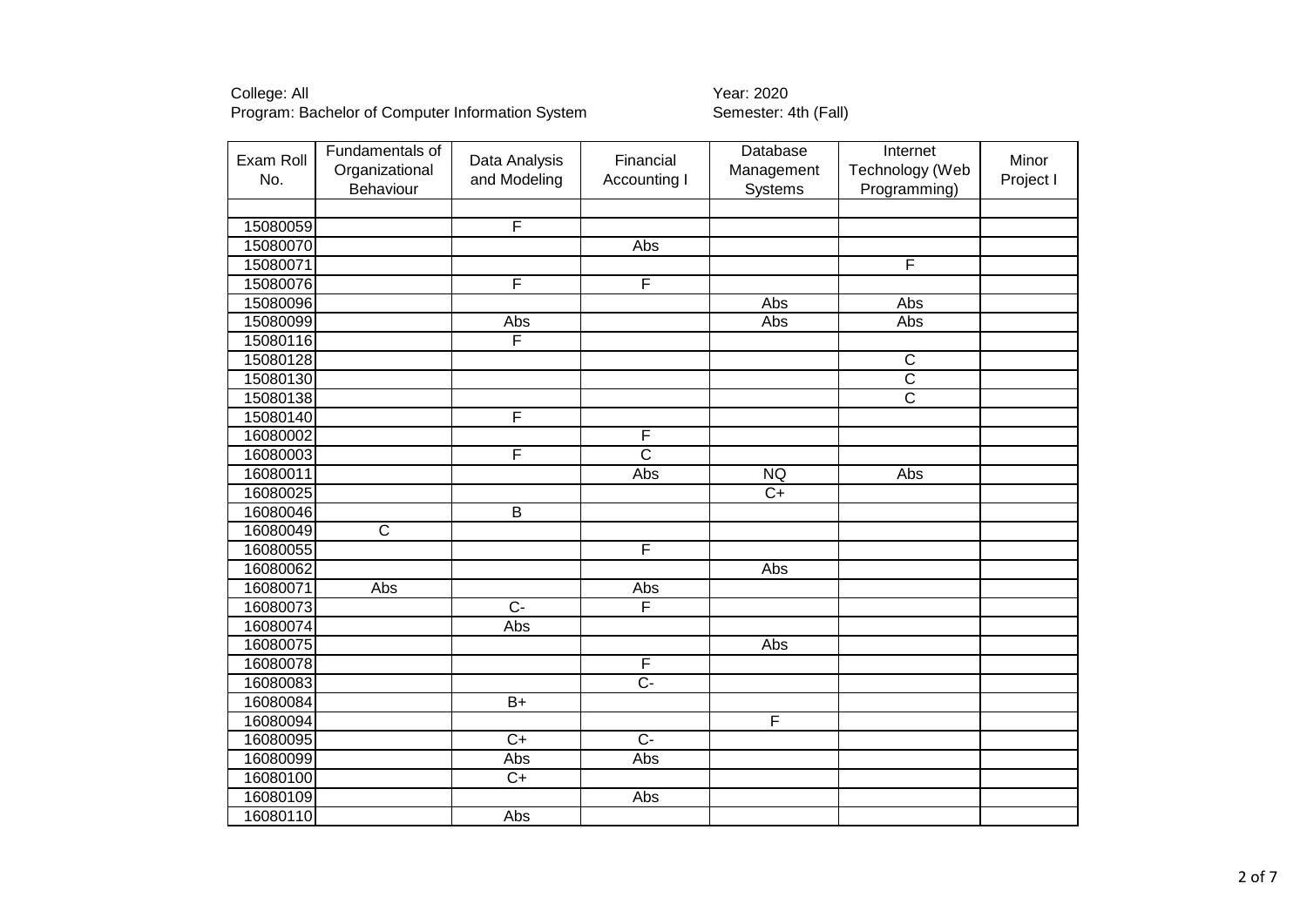| Exam Roll<br>No. | Fundamentals of<br>Organizational<br>Behaviour | Data Analysis<br>and Modeling | Financial<br>Accounting I | Database<br>Management<br>Systems | Internet<br>Technology (Web<br>Programming) | Minor<br>Project I |
|------------------|------------------------------------------------|-------------------------------|---------------------------|-----------------------------------|---------------------------------------------|--------------------|
|                  |                                                |                               |                           |                                   |                                             |                    |
| 16080111         |                                                | Abs                           |                           |                                   |                                             |                    |
| 16080115         |                                                | Abs                           | Abs                       |                                   |                                             |                    |
| 16080121         |                                                | Abs                           |                           |                                   |                                             |                    |
| 16080122         |                                                | F                             |                           |                                   |                                             |                    |
| 16080123         |                                                | F                             |                           |                                   |                                             |                    |
| 16080126         | $\overline{B}$                                 |                               |                           |                                   |                                             |                    |
| 16080129         |                                                | $\overline{B}$                |                           |                                   | F                                           |                    |
| 17080003         |                                                |                               | $\overline{\mathsf{C}}$   |                                   |                                             |                    |
| 17080004         |                                                |                               |                           | F                                 |                                             |                    |
| 17080006         |                                                |                               | F                         |                                   |                                             |                    |
| 17080007         |                                                |                               | F                         |                                   |                                             |                    |
| 17080012         |                                                |                               | $\overline{\mathsf{F}}$   |                                   |                                             |                    |
| 17080013         |                                                |                               | F                         |                                   |                                             |                    |
| 17080021         |                                                |                               | $\overline{\mathsf{c}}$   |                                   |                                             |                    |
| 17080022         |                                                | F                             |                           |                                   |                                             |                    |
| 17080027         |                                                |                               | $\overline{B}$            |                                   |                                             |                    |
| 17080033         |                                                |                               | $\overline{\text{c}}$     |                                   |                                             |                    |
| 17080040         | $\overline{C}$                                 |                               |                           |                                   |                                             |                    |
| 17080043         |                                                |                               | $B -$                     | $\overline{\mathsf{F}}$           |                                             |                    |
| 17080044         |                                                | Abs                           |                           |                                   |                                             |                    |
| 17080045         |                                                |                               | $\overline{C}$            |                                   |                                             |                    |
| 17080048         |                                                |                               | F                         |                                   |                                             |                    |
| 17080049         |                                                |                               |                           | F                                 |                                             |                    |
| 17080052         |                                                |                               | $\overline{C}$            |                                   |                                             |                    |
| 17080059         |                                                |                               | Abs                       |                                   |                                             |                    |
| 17080064         |                                                | $\overline{A}$                |                           |                                   |                                             |                    |
| 17080067         |                                                |                               |                           | F                                 |                                             |                    |
| 17080068         | Abs                                            |                               |                           |                                   |                                             |                    |
| 17080069         |                                                |                               | $\overline{C}$            |                                   |                                             |                    |
| 17080075         |                                                |                               |                           | $\overline{C}$                    |                                             |                    |
| 17080077         |                                                |                               | F                         | F                                 |                                             |                    |
| 17080078         |                                                |                               | $\overline{C+}$           |                                   |                                             |                    |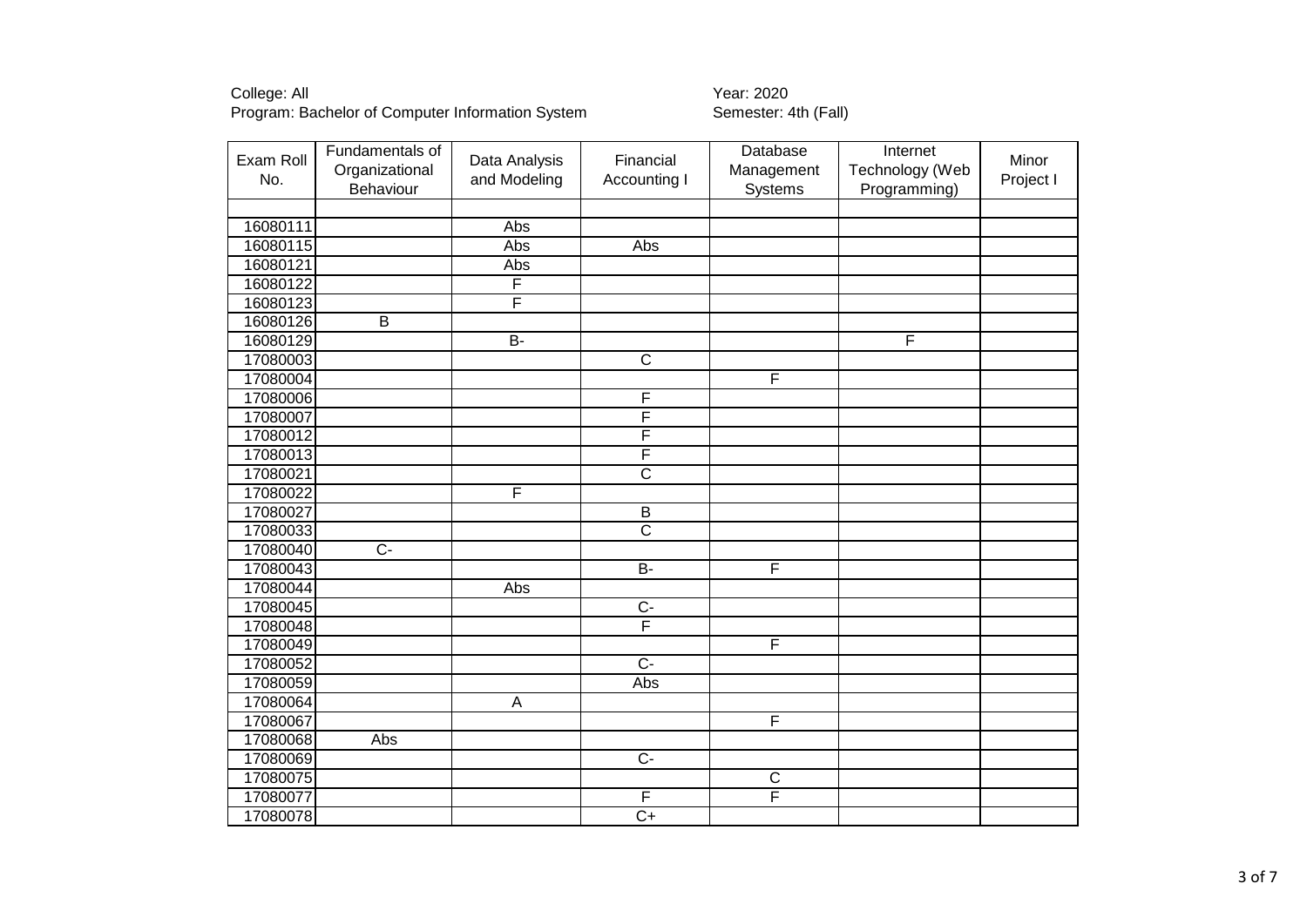| 17080092<br>Abs<br>Abs<br>$C+$<br>17080099<br>17080100<br>Abs<br>Abs<br>F<br>17080101<br>$\overline{C}$<br>17080105<br>17080108<br>A<br>17080110<br>F<br>F<br>17080116<br>$\overline{C}$<br>F<br>17080118<br>F<br>F<br>17080135<br>17080136<br>Abs<br>$\overline{\mathsf{F}}$<br>17080139<br>17080144<br>$\mathsf A$<br>F<br>17080147<br>F<br>17080148<br>17080150<br>$\overline{B+}$<br>Abs<br>17080152<br>Abs<br>17080155<br>F<br>$\overline{C}$<br>17080156<br>17080157<br>Abs<br>Abs<br>18080003<br>F<br>F<br>18080011<br>F<br>F<br>18080024<br>F<br>18080029<br>Abs<br>$\overline{B}$<br>18080033<br>$\overline{\text{c}}$<br>18080034<br>18080040<br>Abs<br>18080041<br>F<br>F<br>18080045<br>$\overline{C}$<br>18080047<br>18080049<br>$\overline{F}$<br>$\overline{C+}$<br>18080050 | Exam Roll<br>No. | Fundamentals of<br>Organizational<br>Behaviour | Data Analysis<br>and Modeling | Financial<br>Accounting I | Database<br>Management<br>Systems | Internet<br>Technology (Web<br>Programming) | Minor<br>Project I |
|---------------------------------------------------------------------------------------------------------------------------------------------------------------------------------------------------------------------------------------------------------------------------------------------------------------------------------------------------------------------------------------------------------------------------------------------------------------------------------------------------------------------------------------------------------------------------------------------------------------------------------------------------------------------------------------------------------------------------------------------------------------------------------------------|------------------|------------------------------------------------|-------------------------------|---------------------------|-----------------------------------|---------------------------------------------|--------------------|
|                                                                                                                                                                                                                                                                                                                                                                                                                                                                                                                                                                                                                                                                                                                                                                                             |                  |                                                |                               |                           |                                   |                                             |                    |
|                                                                                                                                                                                                                                                                                                                                                                                                                                                                                                                                                                                                                                                                                                                                                                                             |                  |                                                |                               |                           |                                   |                                             |                    |
|                                                                                                                                                                                                                                                                                                                                                                                                                                                                                                                                                                                                                                                                                                                                                                                             |                  |                                                |                               |                           |                                   |                                             |                    |
|                                                                                                                                                                                                                                                                                                                                                                                                                                                                                                                                                                                                                                                                                                                                                                                             |                  |                                                |                               |                           |                                   |                                             |                    |
|                                                                                                                                                                                                                                                                                                                                                                                                                                                                                                                                                                                                                                                                                                                                                                                             |                  |                                                |                               |                           |                                   |                                             |                    |
|                                                                                                                                                                                                                                                                                                                                                                                                                                                                                                                                                                                                                                                                                                                                                                                             |                  |                                                |                               |                           |                                   |                                             |                    |
|                                                                                                                                                                                                                                                                                                                                                                                                                                                                                                                                                                                                                                                                                                                                                                                             |                  |                                                |                               |                           |                                   |                                             |                    |
|                                                                                                                                                                                                                                                                                                                                                                                                                                                                                                                                                                                                                                                                                                                                                                                             |                  |                                                |                               |                           |                                   |                                             |                    |
|                                                                                                                                                                                                                                                                                                                                                                                                                                                                                                                                                                                                                                                                                                                                                                                             |                  |                                                |                               |                           |                                   |                                             |                    |
|                                                                                                                                                                                                                                                                                                                                                                                                                                                                                                                                                                                                                                                                                                                                                                                             |                  |                                                |                               |                           |                                   |                                             |                    |
|                                                                                                                                                                                                                                                                                                                                                                                                                                                                                                                                                                                                                                                                                                                                                                                             |                  |                                                |                               |                           |                                   |                                             |                    |
|                                                                                                                                                                                                                                                                                                                                                                                                                                                                                                                                                                                                                                                                                                                                                                                             |                  |                                                |                               |                           |                                   |                                             |                    |
|                                                                                                                                                                                                                                                                                                                                                                                                                                                                                                                                                                                                                                                                                                                                                                                             |                  |                                                |                               |                           |                                   |                                             |                    |
|                                                                                                                                                                                                                                                                                                                                                                                                                                                                                                                                                                                                                                                                                                                                                                                             |                  |                                                |                               |                           |                                   |                                             |                    |
|                                                                                                                                                                                                                                                                                                                                                                                                                                                                                                                                                                                                                                                                                                                                                                                             |                  |                                                |                               |                           |                                   |                                             |                    |
|                                                                                                                                                                                                                                                                                                                                                                                                                                                                                                                                                                                                                                                                                                                                                                                             |                  |                                                |                               |                           |                                   |                                             |                    |
|                                                                                                                                                                                                                                                                                                                                                                                                                                                                                                                                                                                                                                                                                                                                                                                             |                  |                                                |                               |                           |                                   |                                             |                    |
|                                                                                                                                                                                                                                                                                                                                                                                                                                                                                                                                                                                                                                                                                                                                                                                             |                  |                                                |                               |                           |                                   |                                             |                    |
|                                                                                                                                                                                                                                                                                                                                                                                                                                                                                                                                                                                                                                                                                                                                                                                             |                  |                                                |                               |                           |                                   |                                             |                    |
|                                                                                                                                                                                                                                                                                                                                                                                                                                                                                                                                                                                                                                                                                                                                                                                             |                  |                                                |                               |                           |                                   |                                             |                    |
|                                                                                                                                                                                                                                                                                                                                                                                                                                                                                                                                                                                                                                                                                                                                                                                             |                  |                                                |                               |                           |                                   |                                             |                    |
|                                                                                                                                                                                                                                                                                                                                                                                                                                                                                                                                                                                                                                                                                                                                                                                             |                  |                                                |                               |                           |                                   |                                             |                    |
|                                                                                                                                                                                                                                                                                                                                                                                                                                                                                                                                                                                                                                                                                                                                                                                             |                  |                                                |                               |                           |                                   |                                             |                    |
|                                                                                                                                                                                                                                                                                                                                                                                                                                                                                                                                                                                                                                                                                                                                                                                             |                  |                                                |                               |                           |                                   |                                             |                    |
|                                                                                                                                                                                                                                                                                                                                                                                                                                                                                                                                                                                                                                                                                                                                                                                             |                  |                                                |                               |                           |                                   |                                             |                    |
|                                                                                                                                                                                                                                                                                                                                                                                                                                                                                                                                                                                                                                                                                                                                                                                             |                  |                                                |                               |                           |                                   |                                             |                    |
|                                                                                                                                                                                                                                                                                                                                                                                                                                                                                                                                                                                                                                                                                                                                                                                             |                  |                                                |                               |                           |                                   |                                             |                    |
|                                                                                                                                                                                                                                                                                                                                                                                                                                                                                                                                                                                                                                                                                                                                                                                             |                  |                                                |                               |                           |                                   |                                             |                    |
|                                                                                                                                                                                                                                                                                                                                                                                                                                                                                                                                                                                                                                                                                                                                                                                             |                  |                                                |                               |                           |                                   |                                             |                    |
|                                                                                                                                                                                                                                                                                                                                                                                                                                                                                                                                                                                                                                                                                                                                                                                             |                  |                                                |                               |                           |                                   |                                             |                    |
|                                                                                                                                                                                                                                                                                                                                                                                                                                                                                                                                                                                                                                                                                                                                                                                             |                  |                                                |                               |                           |                                   |                                             |                    |
|                                                                                                                                                                                                                                                                                                                                                                                                                                                                                                                                                                                                                                                                                                                                                                                             |                  |                                                |                               |                           |                                   |                                             |                    |
|                                                                                                                                                                                                                                                                                                                                                                                                                                                                                                                                                                                                                                                                                                                                                                                             |                  |                                                |                               |                           |                                   |                                             |                    |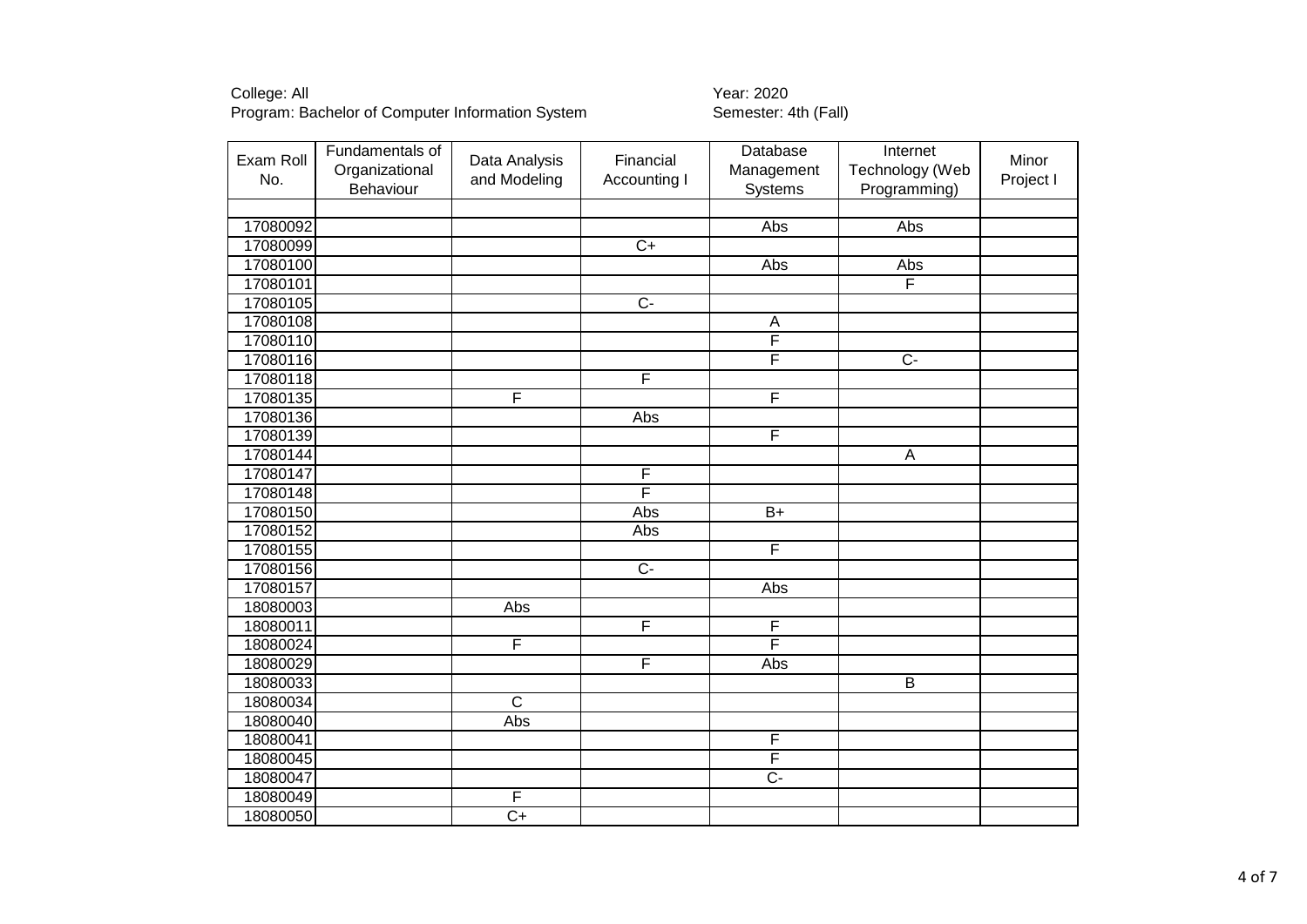| Exam Roll<br>No. | Fundamentals of<br>Organizational<br>Behaviour | Data Analysis<br>and Modeling | Financial<br>Accounting I | Database<br>Management<br>Systems | Internet<br>Technology (Web<br>Programming) | Minor<br>Project I |
|------------------|------------------------------------------------|-------------------------------|---------------------------|-----------------------------------|---------------------------------------------|--------------------|
|                  |                                                |                               |                           |                                   |                                             |                    |
| 18080053         |                                                |                               |                           |                                   | $A-$                                        |                    |
| 18080057         |                                                |                               |                           |                                   | $\overline{\text{c}}$                       |                    |
| 18080066         |                                                |                               | $\overline{\mathsf{F}}$   |                                   | $B -$                                       |                    |
| 18080067         |                                                |                               |                           | A-                                |                                             |                    |
| 18080068         |                                                | A-                            |                           |                                   | $\overline{A}$ -                            |                    |
| 18080069         |                                                | F                             |                           |                                   |                                             |                    |
| 18080072         |                                                |                               | Abs                       |                                   |                                             |                    |
| 18080073         |                                                |                               | F                         |                                   |                                             |                    |
| 18080074         |                                                |                               |                           |                                   | A                                           |                    |
| 18080077         |                                                |                               |                           |                                   | $\overline{\text{c}}$                       |                    |
| 18080079         |                                                |                               |                           | $A -$                             |                                             |                    |
| 18080080         |                                                | A                             | $B -$                     |                                   |                                             |                    |
| 18080084         |                                                |                               |                           |                                   | F                                           |                    |
| 18080087         |                                                |                               |                           | Abs                               |                                             |                    |
| 18080090         |                                                |                               | $\overline{\mathsf{F}}$   |                                   |                                             |                    |
| 18080091         |                                                |                               |                           | F                                 |                                             |                    |
| 18080093         |                                                |                               | F                         |                                   |                                             |                    |
| 18080096         |                                                |                               | F                         |                                   | F                                           |                    |
| 18080097         |                                                | A                             |                           |                                   |                                             |                    |
| 18080098         |                                                | F                             |                           | F                                 |                                             |                    |
| 18080102         |                                                | $\overline{\mathsf{F}}$       |                           | F                                 |                                             |                    |
| 18080105         |                                                | $\overline{C+}$               |                           |                                   |                                             |                    |
| 18080106         |                                                | $\overline{B+}$               |                           |                                   |                                             |                    |
| 18080113         |                                                | F                             | Abs                       | Abs                               |                                             |                    |
| 18080114         | $\overline{C}$                                 | $\overline{B}$                |                           |                                   |                                             |                    |
| 18080116         |                                                |                               | $\overline{B}$            |                                   |                                             |                    |
| 18080120         |                                                |                               |                           |                                   | $\overline{B}$                              |                    |
| 18080121         |                                                |                               | Abs                       | F                                 |                                             |                    |
| 18080122         |                                                | F                             |                           |                                   |                                             |                    |
| 18080125         |                                                | F                             |                           |                                   |                                             |                    |
| 18080126         |                                                |                               |                           |                                   | $\overline{B+}$                             |                    |
| 18080127         |                                                | $\overline{B+}$               |                           |                                   | F                                           |                    |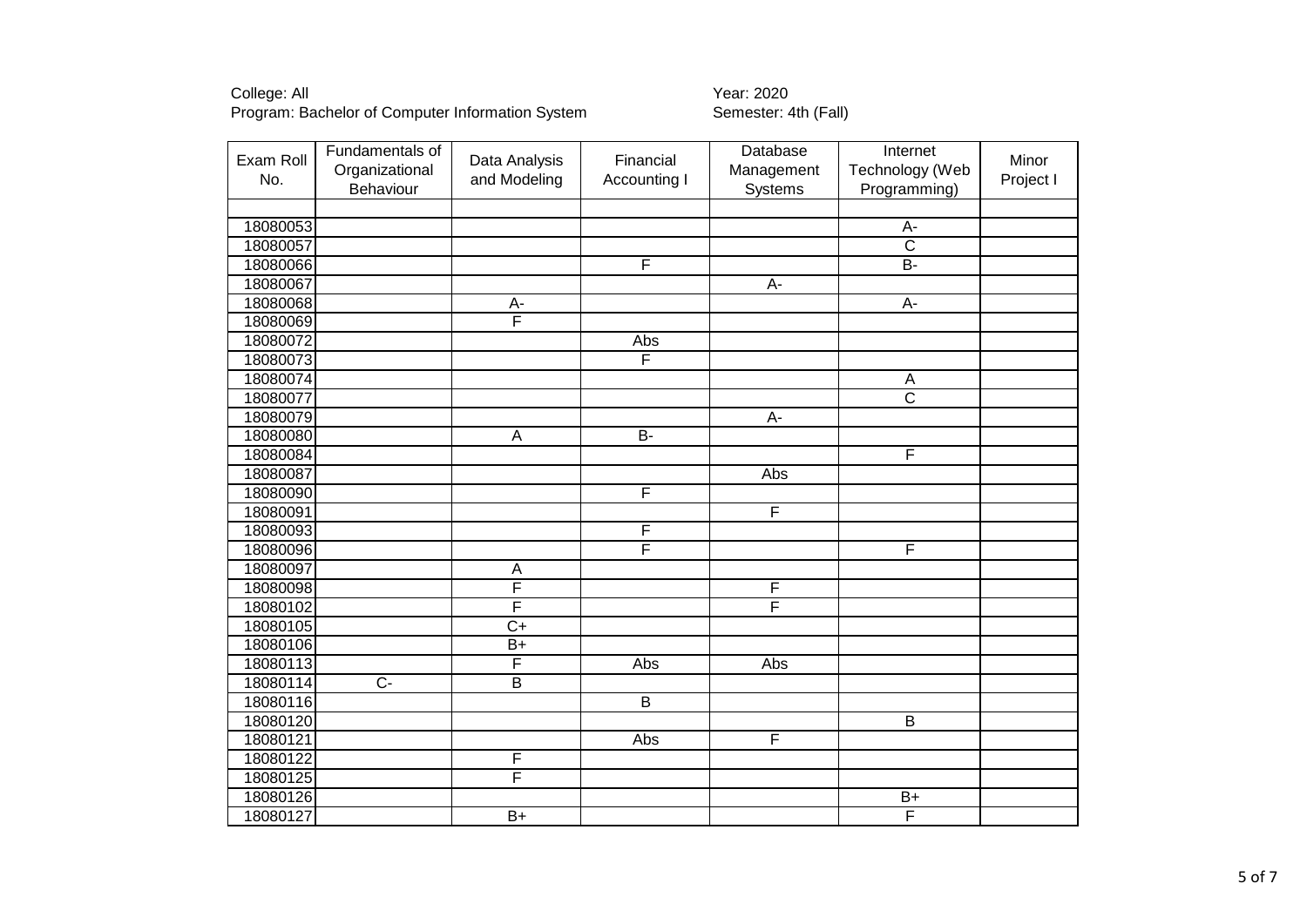| Exam Roll<br>No. | Fundamentals of<br>Organizational<br>Behaviour | Data Analysis<br>and Modeling | Financial<br>Accounting I | Database<br>Management<br>Systems | Internet<br>Technology (Web<br>Programming) | Minor<br>Project I |
|------------------|------------------------------------------------|-------------------------------|---------------------------|-----------------------------------|---------------------------------------------|--------------------|
|                  |                                                |                               |                           |                                   |                                             |                    |
| 18080130         | F                                              |                               |                           | F                                 |                                             |                    |
| 18080131         |                                                |                               | Abs                       |                                   |                                             |                    |
| 18080137         |                                                |                               |                           | Abs                               |                                             |                    |
| 18080138         |                                                | $\overline{B}$                |                           |                                   |                                             |                    |
| 18080141         |                                                |                               | F                         |                                   | F                                           |                    |
| 18080145         |                                                | B                             |                           |                                   |                                             |                    |
| 18080146         |                                                |                               |                           |                                   | F                                           |                    |
| 18080149         |                                                |                               |                           |                                   | $A -$                                       |                    |
| 18080151         |                                                |                               |                           |                                   | Abs                                         |                    |
| 18080155         |                                                |                               |                           |                                   | F                                           |                    |
| 18080156         |                                                | $\overline{B}$                |                           |                                   | $\overline{\mathsf{B}}$                     |                    |
| 18080158         |                                                |                               | $\overline{F}$            | F                                 |                                             |                    |
| 18080162         |                                                |                               |                           | F                                 | B                                           |                    |
| 18080163         |                                                |                               | F                         |                                   | B-                                          |                    |
| 18080164         |                                                |                               |                           |                                   | Abs                                         |                    |
| 18080168         |                                                |                               | Abs                       |                                   |                                             |                    |
| 18080169         |                                                |                               |                           | F                                 |                                             |                    |
| 18080173         |                                                |                               | $\overline{\mathsf{F}}$   |                                   |                                             |                    |
| 18080177         |                                                |                               | $\overline{B}$            |                                   |                                             |                    |
| 18080180         |                                                | Abs                           |                           | Abs                               | Abs                                         |                    |
| 18080181         |                                                |                               | $\overline{\text{c}}$     | $C+$                              |                                             |                    |
| 18080183         |                                                |                               | F                         |                                   |                                             |                    |
| 18080187         |                                                |                               | Abs                       |                                   |                                             |                    |
| 18080188         |                                                |                               |                           |                                   | Abs                                         |                    |
| 18080190         |                                                |                               | Abs                       |                                   |                                             |                    |
| 18080192         |                                                |                               |                           | Abs                               |                                             |                    |
| 18080197         |                                                |                               | $\overline{\mathsf{C}}$   | $\overline{\mathsf{F}}$           |                                             |                    |
| 18080200         | F                                              |                               |                           |                                   | $\overline{C}$                              |                    |
| 18080201         |                                                |                               |                           |                                   | <b>Abs</b>                                  |                    |
| 18080204         | F                                              |                               |                           |                                   |                                             |                    |
| 18080206         | $\overline{\text{c}}$                          |                               | $\overline{\mathsf{F}}$   | F                                 |                                             |                    |
| 18080207         |                                                |                               | Abs                       |                                   |                                             |                    |